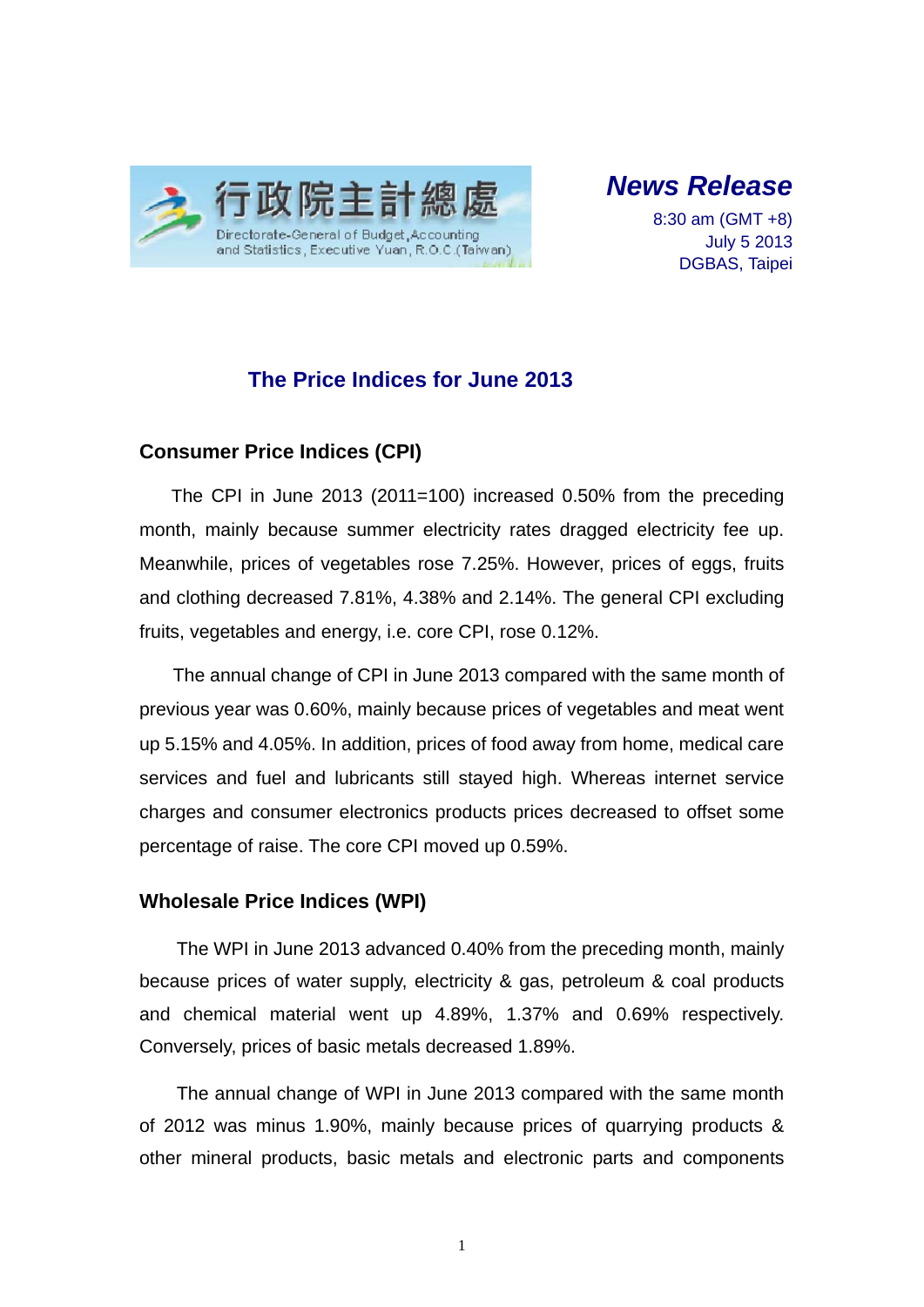went down 12.66%, 8.90% and 1.44% orderly, while prices of chemical materials advanced 3.29%. The WPI for domestic sales excluding imports decreased 1.47%, import price index moved down 3.23% and export price index declined 1.24%.



#### **Statistical Tables**

Table1 The Changes of Consumer Price Indices Table2 The Changes of Wholesale Price Indices Table3 The Changes of Import Price Indices Table4 The Changes of Export Price Indices

#### **For Further Information:**

*Statistics Database:* http://eng.stat.gov.tw/ *DGBAS* news releases on the Internet: http://eng.dgbas.gov.tw/ *Tel:* +886-2-23803449; *Fax:* +886-2-23803465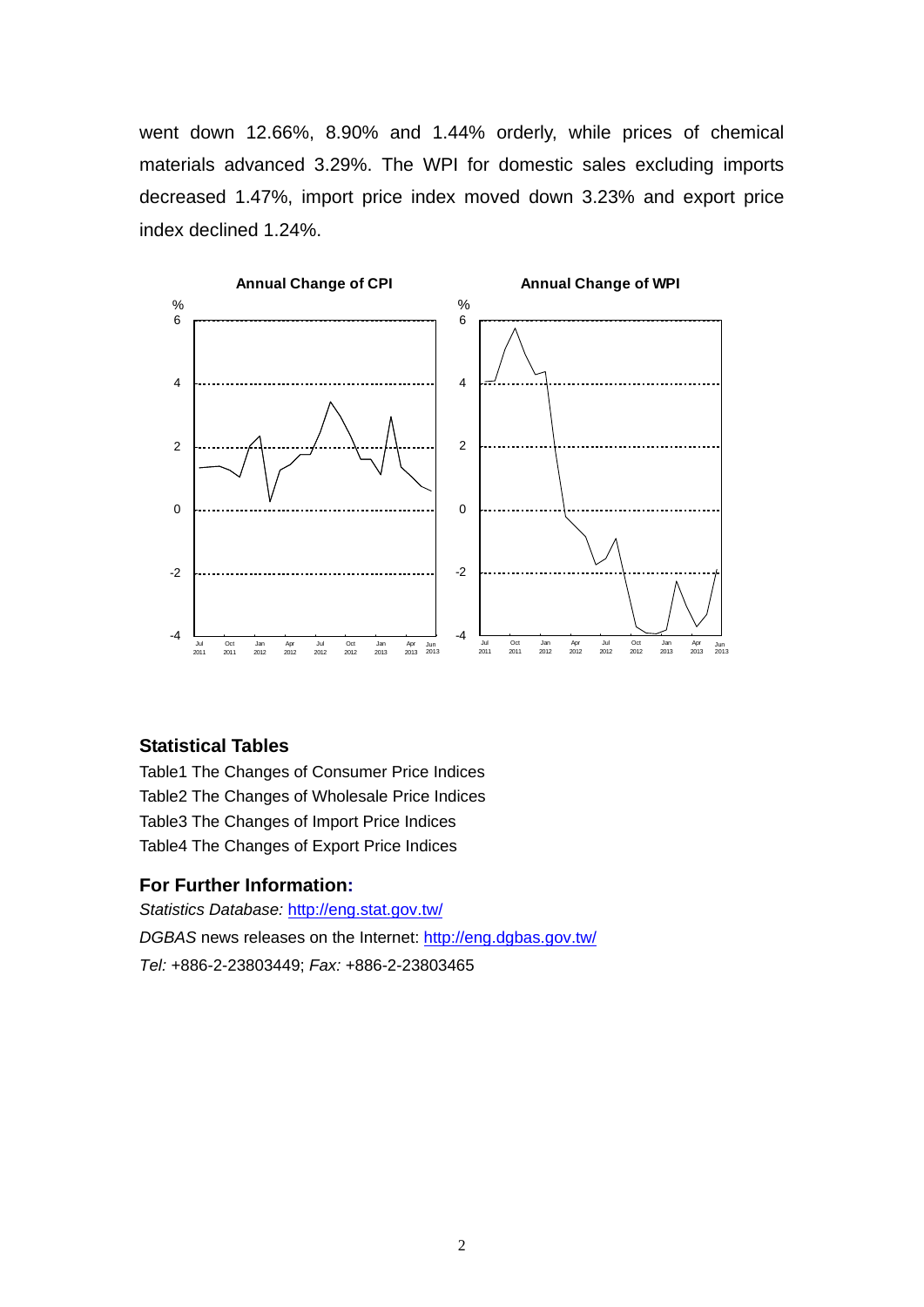| Groups                                                                   | Weight<br>$(\%0)$    | Index of<br>June 2013<br>$(2011=100)$ | Compared<br>with<br>Previous<br>Month<br>(% ) | Compared<br>with the<br>Same Month<br>of Previous<br>Year $(\%)$ | The First Six<br>Months of 2013<br>Compared with<br>the Same Period<br>of Previous Year<br>$(\% )$ |
|--------------------------------------------------------------------------|----------------------|---------------------------------------|-----------------------------------------------|------------------------------------------------------------------|----------------------------------------------------------------------------------------------------|
| General Index                                                            | 1,000.00             | 102.75                                | 0.50                                          | 0.60                                                             | 1.31                                                                                               |
| The Basic Group<br>1. Food                                               | 251.94               | 105.00                                | 0.50                                          | 0.48                                                             |                                                                                                    |
| Meat                                                                     | 19.96                | 100.50                                | 1.11                                          | 4.05                                                             | 1.79<br>4.06                                                                                       |
| Eggs                                                                     | 1.94                 | 94.11                                 | $-7.81$                                       | $-8.82$                                                          | $-1.28$                                                                                            |
| Fish & Seafood                                                           | 15.57                | 105.84                                | 0.84                                          | 0.59                                                             | 1.18                                                                                               |
| Vegetables                                                               | 19.69                | 129.18                                | 7.25                                          | 5.15                                                             | $-0.59$                                                                                            |
| Fruits                                                                   | 22.58                | 97.30                                 | $-4.38$                                       | $-11.74$                                                         | 3.40                                                                                               |
| 2. Clothing                                                              | 37.68                | 103.42                                | $-2.14$                                       | $-0.30$                                                          | 1.17                                                                                               |
| Garments                                                                 | 29.43                | 103.93                                | $-3.00$                                       | $-0.24$                                                          | 1.71                                                                                               |
| 3. Housing                                                               | 271.35               | 102.67                                | 1.09                                          | 0.88                                                             | 1.15                                                                                               |
| <b>Residential Rent</b>                                                  | 182.23<br>8.15       | 101.22<br>98.43                       | 0.01<br>0.24                                  | 0.64<br>$-0.77$                                                  | 0.77<br>$-1.20$                                                                                    |
| <b>Household Operations</b>                                              | 36.99                | 111.20                                | 7.80                                          | 2.70                                                             | 3.35                                                                                               |
| Water, Electricity & Gas Supply<br>4. Transportation & Communication     | 153.36               | 100.52                                | $-0.02$                                       | 1.24                                                             | 1.47                                                                                               |
| Fuels & Lubricants                                                       | 35.24                | 106.52                                | 0.64                                          | 3.38                                                             | 5.08                                                                                               |
| <b>Transportation Fees</b>                                               | 22.38                | 99.94                                 | 0.06                                          | 0.15                                                             | 0.53                                                                                               |
| <b>Communication Fees</b>                                                | 34.91                | 94.23                                 | $-0.03$                                       | 2.69                                                             | 0.89                                                                                               |
| 5. Health                                                                | 49.24                | 102.22                                | 0.18                                          | 1.48                                                             | 1.46                                                                                               |
| Medical Care Services                                                    | 33.59                | 101.76                                | $-0.01$                                       | 1.27                                                             | 1.36                                                                                               |
| 6. Education & Entertainment                                             | 168.44<br>97.20      | 100.72<br>99.56                       | 0.49<br>$-0.11$                               | $-0.22$<br>$-0.12$                                               | 0.57<br>0.12                                                                                       |
| <b>Educational Expenses</b><br><b>Entertainment Expenses</b>             | 71.24                | 102.31                                | 1.29                                          | $-0.40$                                                          | 1.15                                                                                               |
| 7. Miscellaneous                                                         | 67.99                | 102.93                                | 0.95                                          | 0.26                                                             | 0.59                                                                                               |
| Tobacco & Betel Nuts                                                     | 11.54                | 107.13                                | $-1.92$                                       | 1.43                                                             | 3.89                                                                                               |
| Services For Nursery & Nursing Care <sup>1</sup>                         | 6.73                 | 102.58                                | 8.49                                          | $-0.44$                                                          | $-3.57$                                                                                            |
| Services For Personal Care                                               | 14.87                | 101.29                                | 1.75                                          | $-0.06$                                                          | 0.22                                                                                               |
| Commodity and Service Groups<br>1. Commodity                             | 425.11               | 104.21                                | 0.76                                          | 0.35                                                             | 1.57                                                                                               |
| Non-durable Consumer Goods                                               | 280.71               | 106.05                                | 1.46                                          | 0.99                                                             | 2.28                                                                                               |
| Semi-durable Consumer Goods                                              | 62.74                | 102.38                                | $-1.27$                                       | 0.09                                                             | 0.90                                                                                               |
| Durable Consumer Goods                                                   | 81.65                | 97.53                                 | $-0.15$                                       | $-1.97$                                                          | $-1.53$                                                                                            |
| 2. Service                                                               | 574.89               | 101.49                                | 0.29                                          | 0.73                                                             | 0.97                                                                                               |
| Food Away From Home                                                      | 98.99                | 103.96                                | 0.13                                          | 1.38                                                             | 2.03                                                                                               |
| <b>Housing Service</b>                                                   | 199.51               | 101.08                                | 0.02                                          | 0.58                                                             | 0.66                                                                                               |
| Transportation & Communication Service<br><b>Medical Care Service</b>    | 83.75<br>33.59       | 97.81<br>101.76                       | $-0.11$<br>$-0.01$                            | 0.84<br>1.27                                                     | 0.39<br>1.36                                                                                       |
| Education & Entertainment Service                                        | 128.35               | 102.27                                | 0.62                                          | 0.52                                                             | 1.31                                                                                               |
| Frequency of Purchase Group                                              |                      |                                       |                                               |                                                                  |                                                                                                    |
| Items to buy about once a month                                          | 250.05               | 104.63                                | 0.27                                          | 1.69                                                             | 2.50                                                                                               |
| Items to buy about once every three months                               | 159.08               | 104.36                                | 1.75                                          | $-0.60$                                                          | 1.01                                                                                               |
| Items to buy about once every six months                                 | 102.41               | 103.49                                | 0.45                                          | 2.01                                                             | 2.54                                                                                               |
| Items to buy about once a year<br>Items to buy infrequently              | 118.47<br>208.20     | 101.69<br>100.34                      | 0.35<br>0.27                                  | 0.79<br>$-0.74$                                                  | 0.73<br>$-0.14$                                                                                    |
| Other Special Group                                                      |                      |                                       |                                               |                                                                  |                                                                                                    |
| General Index Excluding Fruits & Vegetables                              | 957.74               | 102.24                                | 0.44                                          | 0.79                                                             | 1.22                                                                                               |
| General Index Excluding Fruits, Vegetables &                             | 890.26               | 101.66                                | 0.12                                          | 0.59                                                             | 0.96                                                                                               |
| Energy                                                                   |                      |                                       |                                               |                                                                  |                                                                                                    |
| General Index Excluding Imputed Rent                                     | 838.21               | 103.04                                | 0.59                                          | 0.59                                                             | 1.39                                                                                               |
| Households in Different Disposable Income Groups                         |                      |                                       |                                               |                                                                  |                                                                                                    |
| Lowest 20% Disposable Income Group<br>Middle 60% Disposable Income Group | 1,000.00<br>1,000.00 | 103.16<br>102.82                      | 0.57<br>0.49                                  | 0.74<br>0.67                                                     | 1.39<br>1.35                                                                                       |
| Highest 20% Disposable Income Group                                      | 1,000.00             | 102.62                                | 0.50                                          | 0.61                                                             | 1.32                                                                                               |

# Table 1 The Changes of Consumer Price Indices

June 2013

Note: 1.includes nannies, housecleaning expenses and services paid for keeping household running efficiently. 2.All data are subject to revision 3 months after original publication due to late reports and corrections by respondents.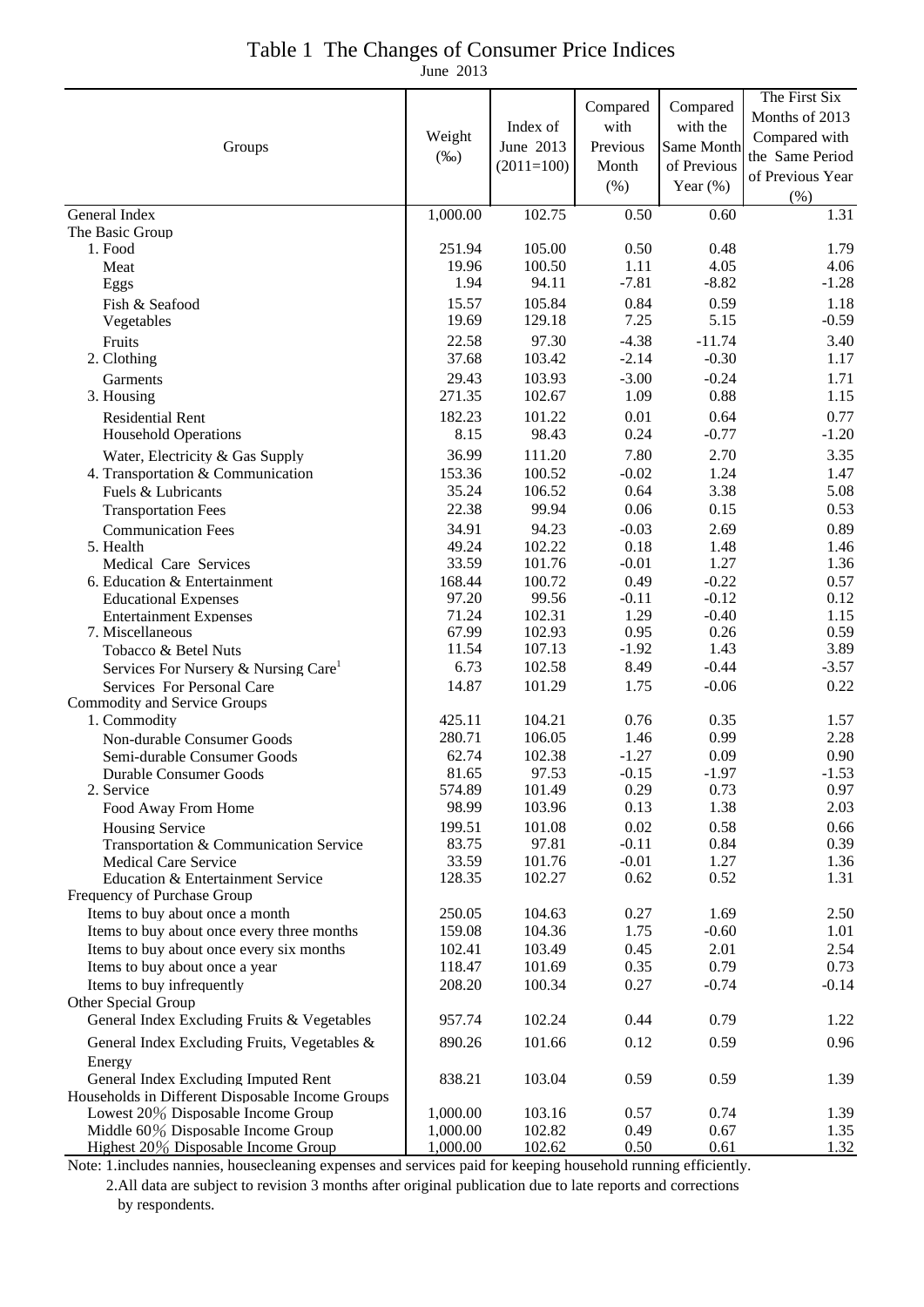#### Table 2 The Changes of Wholesale Price Indices

June 2013

|                                                  |         |              |               | Compared      | The First Six    |
|--------------------------------------------------|---------|--------------|---------------|---------------|------------------|
| Groups                                           |         | Index of     | Compared      | with the Same | Months of 2013   |
|                                                  |         | June 2013    | with Previous | Month of      | Compared with    |
|                                                  |         | $(2011=100)$ | Month         | Previous Year | the Same Period  |
|                                                  |         |              | (% )          | (% )          | of Previous Year |
|                                                  |         |              |               |               | (% )             |
| General Index                                    | 1000.00 | 96.38        | 0.40          | $-1.90$       | $-3.03$          |
| <b>Domestic Sales Excluding Imports</b>          | 298.00  | 97.88        | 0.02          | $-1.47$       | $-0.96$          |
| Imports                                          | 334.08  | 94.07        | 0.85          | $-3.23$       | $-5.30$          |
| Exports                                          | 367.92  | 97.08        | 0.29          | $-1.24$       | $-2.79$          |
| <b>Basic Group</b>                               |         |              |               |               |                  |
| 1. Agriculture, Forestry, Fishing & Animal       |         |              |               |               |                  |
| <b>Husbandry Products</b>                        | 28.46   | 94.11        | $-2.67$       | $-10.41$      | $-7.50$          |
| (1) Farm Products                                | 15.22   | 95.37        | $-4.14$       | $-8.95$       | $-5.88$          |
| (2) Poultry & Livestock Products                 | 6.96    | 94.49        | 0.78          | $-2.91$       | 4.18             |
| (3) Forest Products                              | 0.33    | 103.84       | 3.04          | 10.90         | 9.09             |
| (4) Fishery Products                             | 5.95    | 90.65        | $-2.94$       | $-19.42$      | $-18.04$         |
| 2. Quarrying & Minerals Products                 | 68.10   | 94.75        | 0.83          | $-0.18$       | $-7.04$          |
| (1) Crude Petroleum & Natural Gas                | 48.99   | 98.15        | 0.75          | 3.82          | $-5.56$          |
| (2) Quarrying Products & Other Mineral Products  | 19.10   | 83.89        | 1.07          | $-12.66$      | $-12.42$         |
| 3. Manufacturing Products                        | 876.63  | 95.96        | 0.29          | $-1.94$       | $-2.85$          |
| $(1)$ Foods                                      | 23.64   | 100.97       | $-0.02$       | 1.30          | 1.47             |
| (2) Beverages                                    | 5.11    | 104.10       | 0.13          | 1.53          | 1.69             |
| (3) Tobaccos                                     | 2.24    | 111.29       | $0.00\,$      | 2.27          | 3.64             |
| (4) Textile Products                             | 18.30   | 97.17        | $-0.04$       | $-2.18$       | $-1.72$          |
| (5) Wearing Apparel & Clothing Accessories       | 3.47    | 106.85       | 0.43          | 0.91          | 1.59             |
| (6) Leather, Fur & Related Products              | 3.83    | 108.52       | 0.58          | 4.79          | 2.99             |
| (7) Wood & Bamboo Products                       | 1.79    | 106.69       | 0.18          | 5.06          | 4.83             |
| (8) Pulp, Paper, Paper Products & Printed Matter | 13.84   | 94.25        | $-0.03$       | $-3.00$       | $-2.38$          |
| (9) Petroleum & Coal Products                    | 63.88   | 100.69       | 1.37          | $-0.12$       | $-2.00$          |
| (10)Chemical Material                            | 117.65  | 91.57        | 0.69          | 3.29          | $-2.27$          |
| (11) Chemical Products & Medical Goods           | 28.96   | 94.21        | 0.13          | $-5.10$       | $-4.99$          |
| (12) Rubber & Plastic Products                   | 23.42   | 98.02        | 0.49          | $-2.51$       | $-2.26$          |
| (13) Non-metallic Mineral Products               | 19.84   | 89.65        | 1.60          | $-9.50$       | $-8.61$          |
| (14) Basic Metals                                | 80.93   | 82.67        | $-1.89$       | $-8.90$       | $-8.12$          |
| (15) Fabricated Metal Products                   | 39.13   | 95.03        | $-0.20$       | $-2.47$       | $-2.27$          |
| (16) Electronic Parts & Components               | 227.68  | 99.57        | 0.22          | $-1.44$       | $-1.62$          |
| (17) Computer, Electronic & Optical Products     | 67.69   | 98.19        | 0.35          | $-2.55$       | $-3.98$          |
| (18) Electrical Equipment                        | 27.16   | 96.86        | 0.45          | $-2.09$       | $-1.84$          |
| (19) Machinery & Equipment                       | 60.18   | 97.02        | 1.24          | $-5.19$       | $-4.66$          |
| (20) Transport Equipment & Parts                 | 36.02   | 100.52       | 0.56          | $-1.20$       | $-0.88$          |
| (21) Furniture & Fixtures                        | 3.96    | 103.16       | 0.41          | 0.07          | $-0.34$          |
| (22) Miscellaneous Products                      | 7.95    | 106.36       | 0.32          | 4.05          | 2.33             |
| 4. Water Supply, Electricity & Gas               | 26.82   | 115.51       | 4.89          | 3.92          | 9.80             |
| By Stage of Processing                           |         |              |               |               |                  |
| 1. Crude Materials                               | 87.80   | 93.50        | 0.58          | 1.12          | $-4.67$          |
| 2. Intermediate Materials                        | 396.99  | 95.69        | 0.46          | $-3.44$       | $-2.47$          |
| 3. Finished Goods                                | 147.31  | 99.60        | 0.35          | $-3.87$       | $-2.63$          |
|                                                  | 45.19   | 95.26        | 1.55          | $-6.55$       | $-6.18$          |
| (1) Capital Equipment                            |         |              |               |               |                  |
| (2) Consumer Goods<br>Special Groups             | 102.13  | 102.03       | $-0.14$       | $-2.47$       | $-0.66$          |
| <b>Domestic Sales</b>                            | 632.08  | 95.89        | 0.45          | $-2.38$       | $-3.24$          |
| <b>Domestic Products</b>                         | 665.92  | 97.62        | 0.16          | $-1.22$       | $-1.77$          |
|                                                  | 157.57  | 97.96        | 0.30          | $-1.45$       | $-1.55$          |
| Non-Heavy Chemical Industrial Products           | 719.06  | 95.32        | 0.31          | $-2.07$       | $-3.25$          |
| Heavy Chemical Industrial Products               |         |              |               |               |                  |

Note: All data are subject to revision 3 months after original publication due to late reports and corrections by respondents.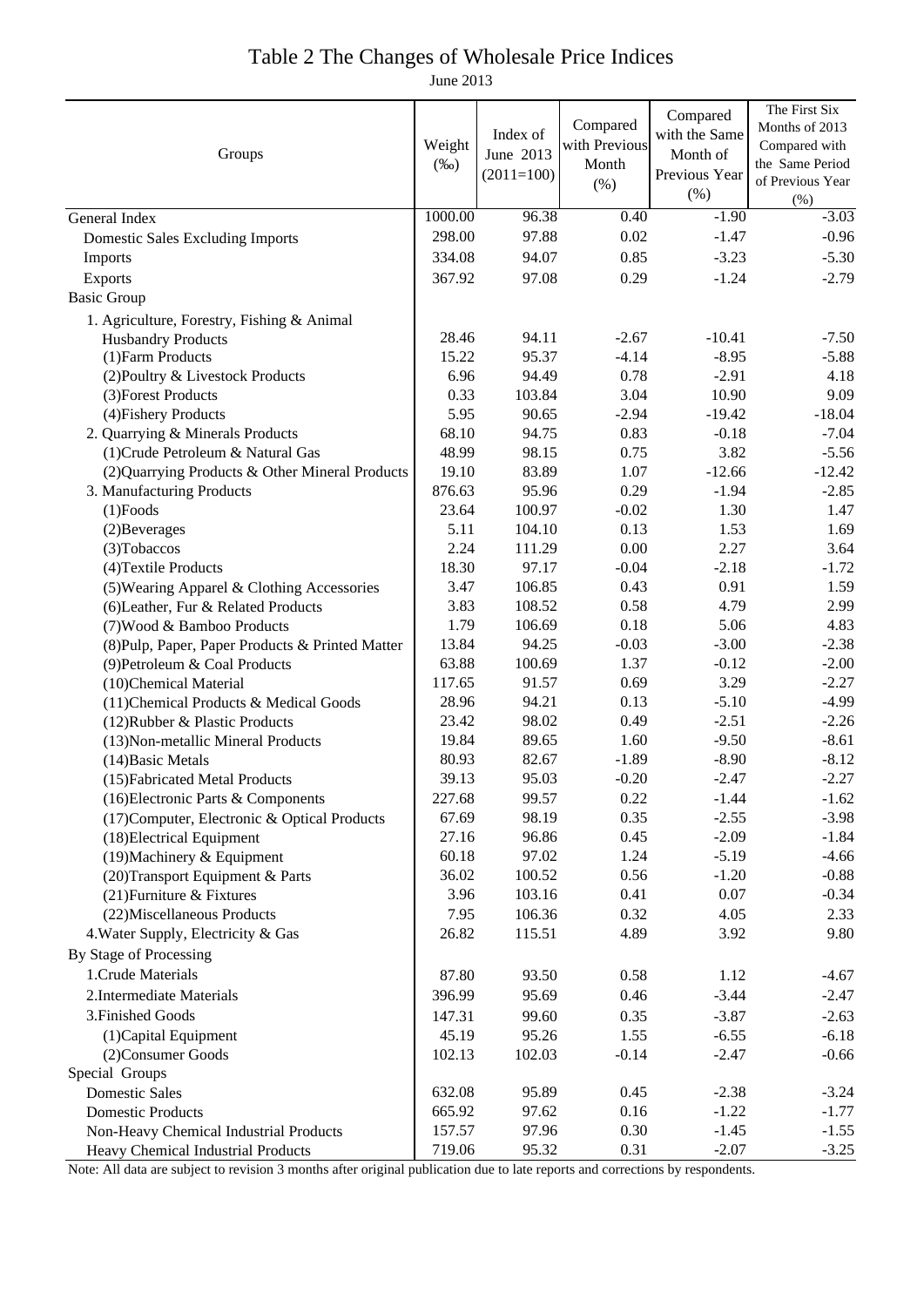## Table 3 The Changes of Import Price Indices

June 2013

|               | Groups                                                                                  | Weight<br>$(\%0)$ | Index of June<br>2013<br>$(2011=100)$ | Compared<br>with Previous<br>Month<br>(% ) | Compared with<br>the Same Month<br>of Previous Year<br>(% ) | The First Six Months<br>of 2013 Compared<br>with the Same Period<br>of Previous Year (%) |
|---------------|-----------------------------------------------------------------------------------------|-------------------|---------------------------------------|--------------------------------------------|-------------------------------------------------------------|------------------------------------------------------------------------------------------|
|               | Basic Group (on N.T.D. Basis)                                                           |                   |                                       |                                            |                                                             |                                                                                          |
| General Index |                                                                                         | 1000.00           | 94.07                                 | 0.85                                       | $-3.23$                                                     | $-5.30$                                                                                  |
| Sec. 1        | <b>Animal Products</b>                                                                  | 8.61              | 108.24                                | $-0.17$                                    | 11.97                                                       | 5.31                                                                                     |
| Sec. 2        | Vegetable Products                                                                      | 18.11             | 101.09                                | 0.93                                       | 4.73                                                        | 5.99                                                                                     |
| Sec. 4        | Prepared Foodstuffs, Beverages, Spirits & Tobacco                                       | 14.68             | 104.31                                | $-0.30$                                    | 0.41                                                        | 2.05                                                                                     |
| Sec. 5        | <b>Mineral Products</b>                                                                 | 251.08            | 93.88                                 | 0.99                                       | $-1.88$                                                     | $-7.53$                                                                                  |
| Sec. 6        | Products of The Chemical or Allied Industries                                           | 125.25            | 93.67                                 | 0.57                                       | $-1.00$                                                     | $-3.16$                                                                                  |
| Sec. 7        | Plastics & Articles Thereof; Rubber & Articles Thereof                                  | 36.74             | 88.49                                 | 1.24                                       | $-5.97$                                                     | $-7.80$                                                                                  |
| Sec. 8        | Leather & Articles Thereof                                                              | 4.12              | 108.73                                | 1.48                                       | 6.48                                                        | 4.07                                                                                     |
| Sec. 9        | Wood & Articles of Wood                                                                 | 5.15              | 107.26                                | 0.80                                       | 6.75                                                        | 6.34                                                                                     |
|               | Sec. 10 Woodpulp, Paper & Articles Thereof                                              | 10.59             | 90.81                                 | 0.59                                       | $-4.01$                                                     | $-4.35$                                                                                  |
|               | Sec. 11 Textiles & Textile Articles                                                     | 13.17             | 85.50                                 | 1.03                                       | $-5.07$                                                     | $-8.15$                                                                                  |
|               | Sec. 13 Stone Materials, Glass & Glassware                                              | 13.33             | 73.94                                 | 3.22                                       | $-22.60$                                                    | $-20.07$                                                                                 |
|               | Sec. 15 Base Metals & Articles of Base Metal                                            | 99.49             | 82.68                                 | $-1.02$                                    | $-7.78$                                                     | $-7.70$                                                                                  |
|               | Sec. 16 Machinery, Electrical Equipment, TV Image & Sound Recorders,                    | 326.36            | 98.02                                 | 1.18                                       | $-4.30$                                                     | $-4.07$                                                                                  |
|               | Etc<br>Sec. 17 Transportation Equipment                                                 | 23.03             | 99.74                                 | 0.95                                       | $-2.69$                                                     | $-1.86$                                                                                  |
|               | Sec. 18 Optical, Measuring, Medical Instruments, Musical Instruments &                  | 41.48             | 98.62                                 | 1.78                                       | $-2.37$                                                     | $-3.61$                                                                                  |
|               | Parts Thereof<br>Sec. 20 Miscellaneous Manufactured Articles                            | 5.31              | 98.40                                 | 1.09                                       | $-4.09$                                                     | $-4.30$                                                                                  |
|               | Basic Group (on U.S.D. Basis)                                                           |                   |                                       |                                            |                                                             |                                                                                          |
| General Index |                                                                                         | 1000.00           | 92.30                                 | 0.24                                       | $-3.32$                                                     | $-5.30$                                                                                  |
| Sec. 1        | <b>Animal Products</b>                                                                  | 8.61              | 106.24                                | $-0.76$                                    | 11.86                                                       | 5.27                                                                                     |
| Sec. 2        | Vegetable Products                                                                      | 18.11             | 99.15                                 | 0.32                                       | 4.62                                                        | 5.97                                                                                     |
| Sec. 4        | Prepared Foodstuffs, Beverages, Spirits & Tobacco                                       | 14.68             | 102.34                                | $-0.89$                                    | 0.31                                                        | 2.04                                                                                     |
| Sec. 5        | <b>Mineral Products</b>                                                                 | 251.08            | 92.12                                 | 0.38                                       | -1.99                                                       | $-7.54$                                                                                  |
| Sec. 6        | Products of The Chemical or Allied Industries                                           | 125.25            | 91.90                                 | $-0.04$                                    | $-1.11$                                                     | $-3.17$                                                                                  |
| Sec. 7        | Plastics & Articles Thereof; Rubber & Articles Thereof                                  | 36.74             | 86.81                                 | 0.64                                       | $-6.05$                                                     | $-7.82$                                                                                  |
| Sec. 8        | Leather & Articles Thereof                                                              | 4.12              | 106.68                                | 0.87                                       | 6.37                                                        | 4.04                                                                                     |
| Sec. 9        | Wood & Articles of Wood                                                                 | 5.15              | 105.21                                | 0.19                                       | 6.64                                                        | 6.31                                                                                     |
|               | Sec. 10 Woodpulp, Paper & Articles Thereof                                              | 10.59             | 89.06                                 | $-0.01$                                    | $-4.09$                                                     | $-4.37$                                                                                  |
|               | Sec. 11 Textiles & Textile Articles                                                     | 13.17             | 83.85                                 | 0.41                                       | $-5.18$                                                     | $-8.16$                                                                                  |
|               | Sec. 13 Stone Materials, Glass & Glassware                                              | 13.33             | 72.50                                 | 2.60                                       | $-22.67$                                                    | $-20.04$                                                                                 |
|               | Sec. 15 Base Metals & Articles of Base Metal                                            | 99.49             | 81.07                                 | $-1.61$                                    | $-7.89$                                                     | $-7.70$                                                                                  |
|               | Sec. 16 Machinery, Electrical Equipment, TV Image & Sound Recorders,<br>Etc             | 326.36            | 96.20                                 | 0.56                                       | $-4.39$                                                     | $-4.07$                                                                                  |
|               | Sec. 17 Transportation Equipment                                                        | 23.03             | 97.88                                 | 0.35                                       | $-2.79$                                                     | $-1.86$                                                                                  |
|               | Sec. 18 Optical, Measuring, Medical Instruments, Musical Instruments &<br>Parts Thereof | 41.48             | 96.77                                 | 1.16                                       | $-2.46$                                                     | $-3.61$                                                                                  |
|               | Sec. 20 Miscellaneous Manufactured Articles                                             | 5.31              | 96.56                                 | 0.48                                       | $-4.20$                                                     | $-4.31$                                                                                  |

Note: 1.All data are subject to revision 3 months after original publication due to late reports and corrections by respondents.

 2.Definition scope of the basic group into section and chapter is correspondent with Harmonized System(HS). Nevertheless, their names are simplified generally.